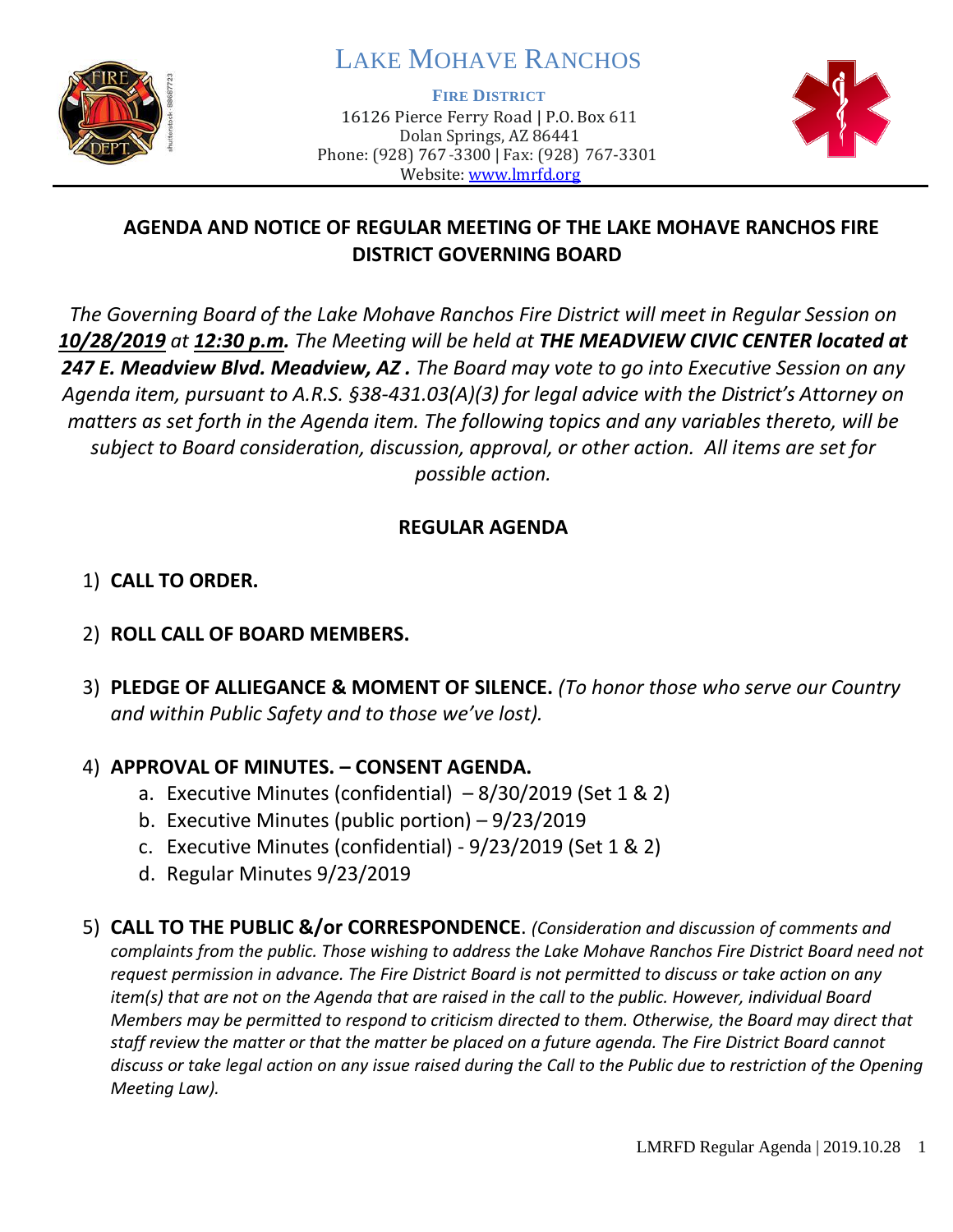## 6) **REPORTS.**

a. **FIRE CHIEF'S REPORT.** *(The governing body may not propose, discuss, deliberate or take legal action on this matter unless the specific matter is properly noticed for legal action. Therefore, action taken as a result of the Chief's report will be limited to directing staff to study the matter or scheduling the matter for further consideration and discussion at a later date. (A.R.S. 38- 431.02.K.)*

## b. **FINANCIAL REPORT(S).**

*1.* Discussion and approval: September 2019 Financial Report(s). *(The financial report(s) are to be reviewed and approved by the Board).* (Buldra/Administration)

## 7) **EXECUTIVE BUSINESS.**

- a. Discussion and possible action regarding: Update on acceptance letter prepared by Legal Counsel re: Sick/Vacation payout determination for former Chief DeMaio. (Reh-Bower)
- b. Discussion and possible action regarding: Prior EEOC matter (DeMaio) re: information related to notification status from EEOC and parties involved re: results. (Kiffer)
- c. Discussion and possible action regarding: Review of prior EEOC charges on invoice/statement #49130 from Legal Counsel. (Kiffer)
- d. Discussion and possible action regarding: LMRFD Management Liability Policy re: review. (Kiffer)
- e. Discussion and possible action regarding: Personnel Matter re: Tim Bonnee (Interim Fire Chief) re: wage and retirement funding. (Administration/Tennant)

## 8) **REGULAR BUSINESS.**

- a. Discussion and possible action regarding: Renewal with BDR Richards, CPA's PLC re: LMRFD Audits for FY 19/20, FY 20/21, FY 21/22. (Administration/Buldra)
- b. Discussion and possible action regarding: LMRFD expenses with Legal Counsel re: review. (Tennant/Buldra)
- c. Discussion and possible action regarding: JVG Agreement with LMRFD re: associated costs/services provided. (Tennant/Buldra)
- d. Discussion and possible action regarding: Paychex Systems re: review of costs associated and update from Staff. (Tennant/Buldra)
- e. Discussion and possible action regarding: Clarification of statement made from 9/23/2019 Regular Board Meeting re: claim. (Tennant)
- f. Discussion and possible action regarding: LMRFD Board of Directors By-Laws. (Cass)
- g. Discussion and possible action regarding: Current LMRFD Vacation Suppression Policy and proposed updated/revised LMRFD Vacation Suppression Policy (Article 64). (Administration/Reh-Bower)
- h. Discussion and possible action regarding: Current LMRFD Vacation Administration